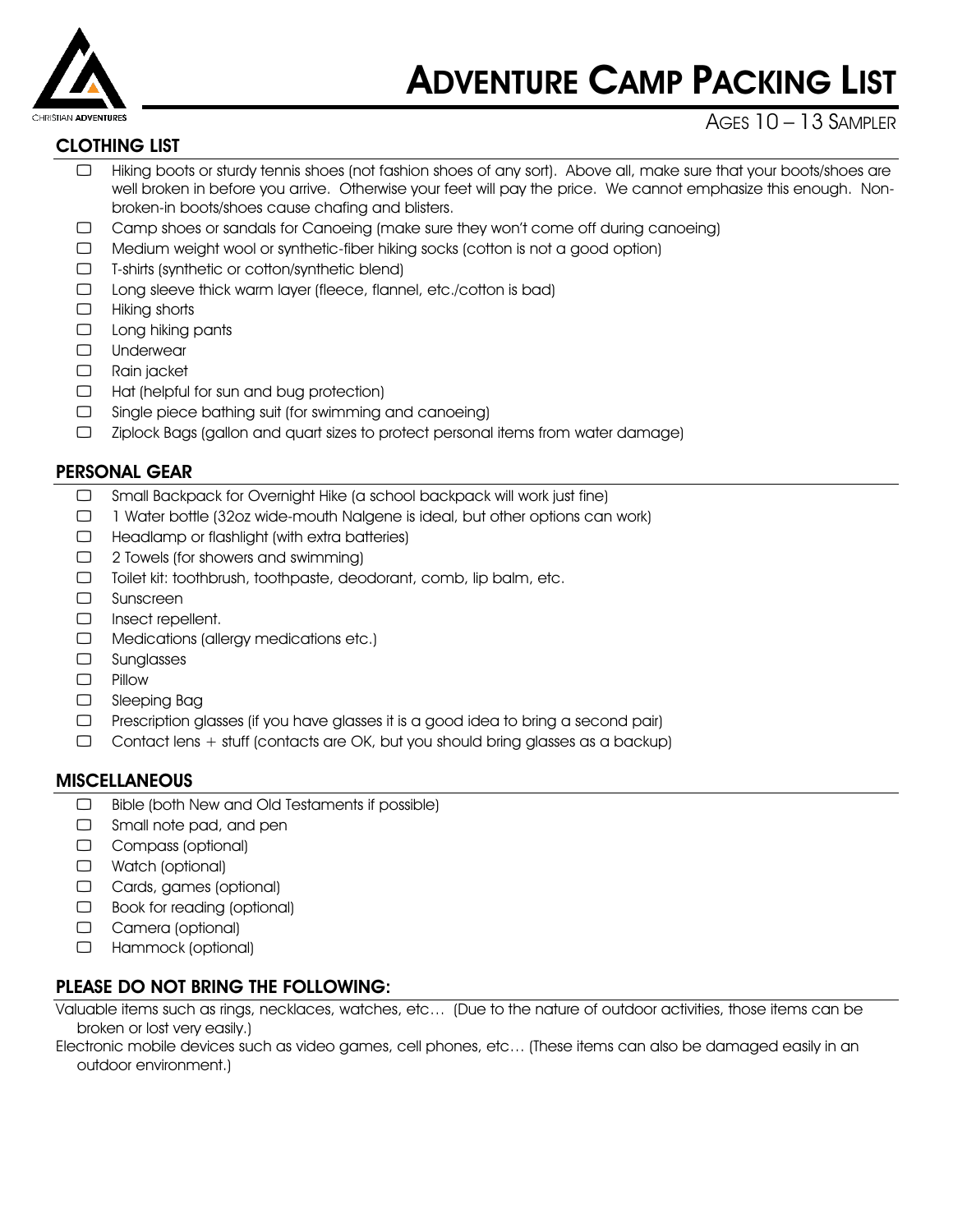More on back...